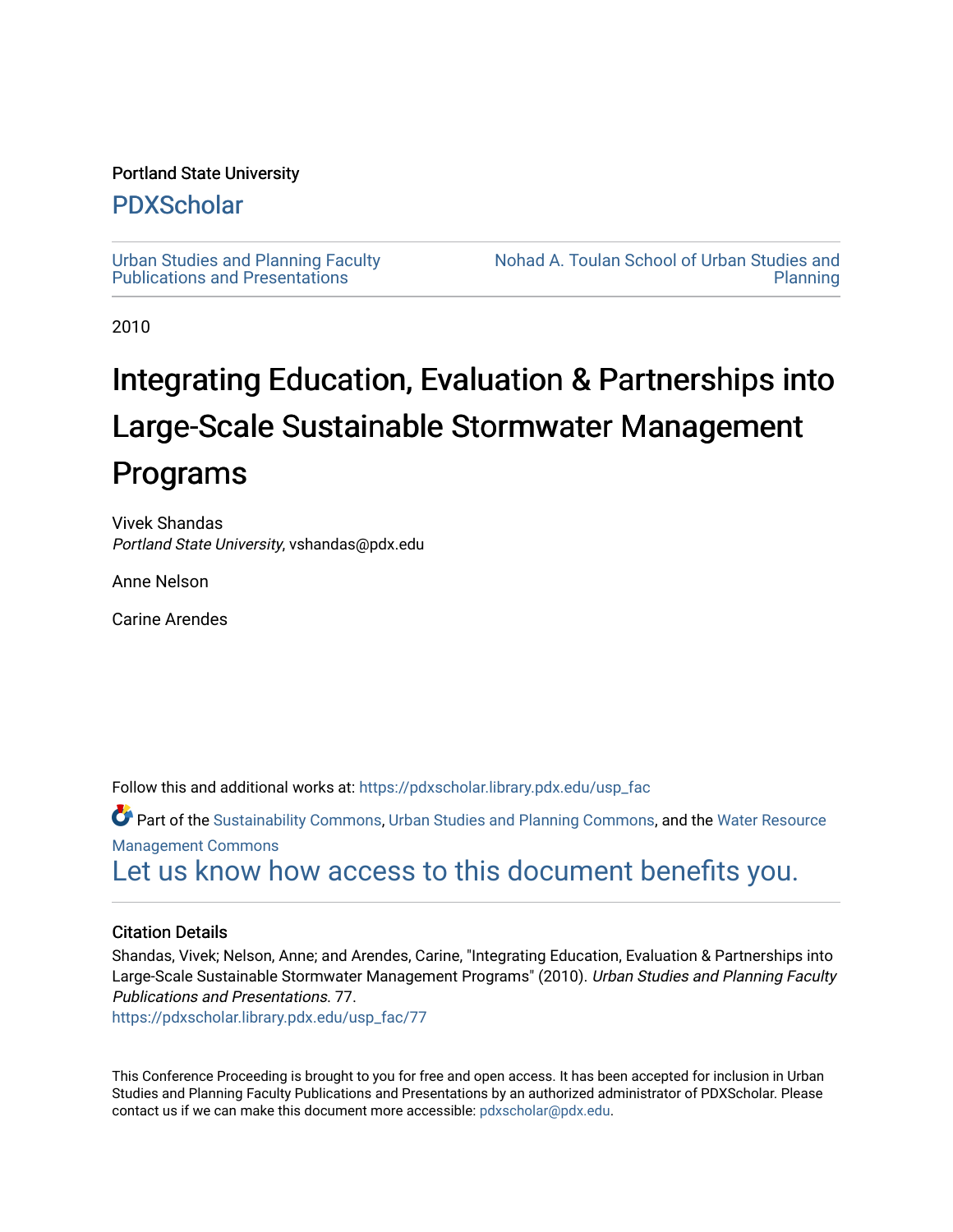### **2009 NAAEE Conference Strand: Conservation Education**

# **Presentation Title: Integrating Education, Evaluation & Partnerships into Large-Scale Sustainable Stormwater Management Programs**

#### **Towards a Civic Ecology of Green Infrastructure:**

Opportunities for expanding public involvement in stormwater management

By: Vivek Shandas<sup>1</sup>, Anne Nelson<sup>2</sup>, Carine Arendes<sup>3</sup>

<sup>1</sup> Vivek Shandas is an Assistant Professor of Urban Studies and Planning and a Research Associate in the Center for Urban Studies in the Toulan School of Urban Studies and Planning at Portland State University.

 $2^2$  Anne Nelson is an Environmental Program Coordinator for the City of Portland's Bureau of Environmental Services.

<sup>3</sup> Carine Arendes is a research assistant and recent graduate of the Community Development program at Portland State University.

#### **ABSTRACT**

Integrated stormwater management using green infrastructure shows promise in saving money and mitigating environmental impacts caused by urban development. Equally important are the potential community benefits, including better understanding of ecological systems, increased access to urban green spaces, safer and healthier neighborhoods, and informed residents that are equipped to take action to improve watershed health. As a partnership between the City of Portland Environmental Services, Portland State University, and residents of the Tabor to the River (T2R) neighborhood, we conducted a survey to understand the role of civic ecology in green infrastructure projects. The survey results indicate a high interest in certain stormwater

 1 Vivek Shandas is an Assistant Professor of Urban Studies and Planning and a Research Associate in the Center for Urban Studies in the Toulan School of Urban Studies and Planning at Portland State University.

 $2$  Anne Nelson is an Environmental Program Coordinator for the City of Portland's Bureau of Environmental Services.

<sup>&</sup>lt;sup>3</sup> Carine Arendes is a research assistant and recent graduate of the Community Development program at Portland State University.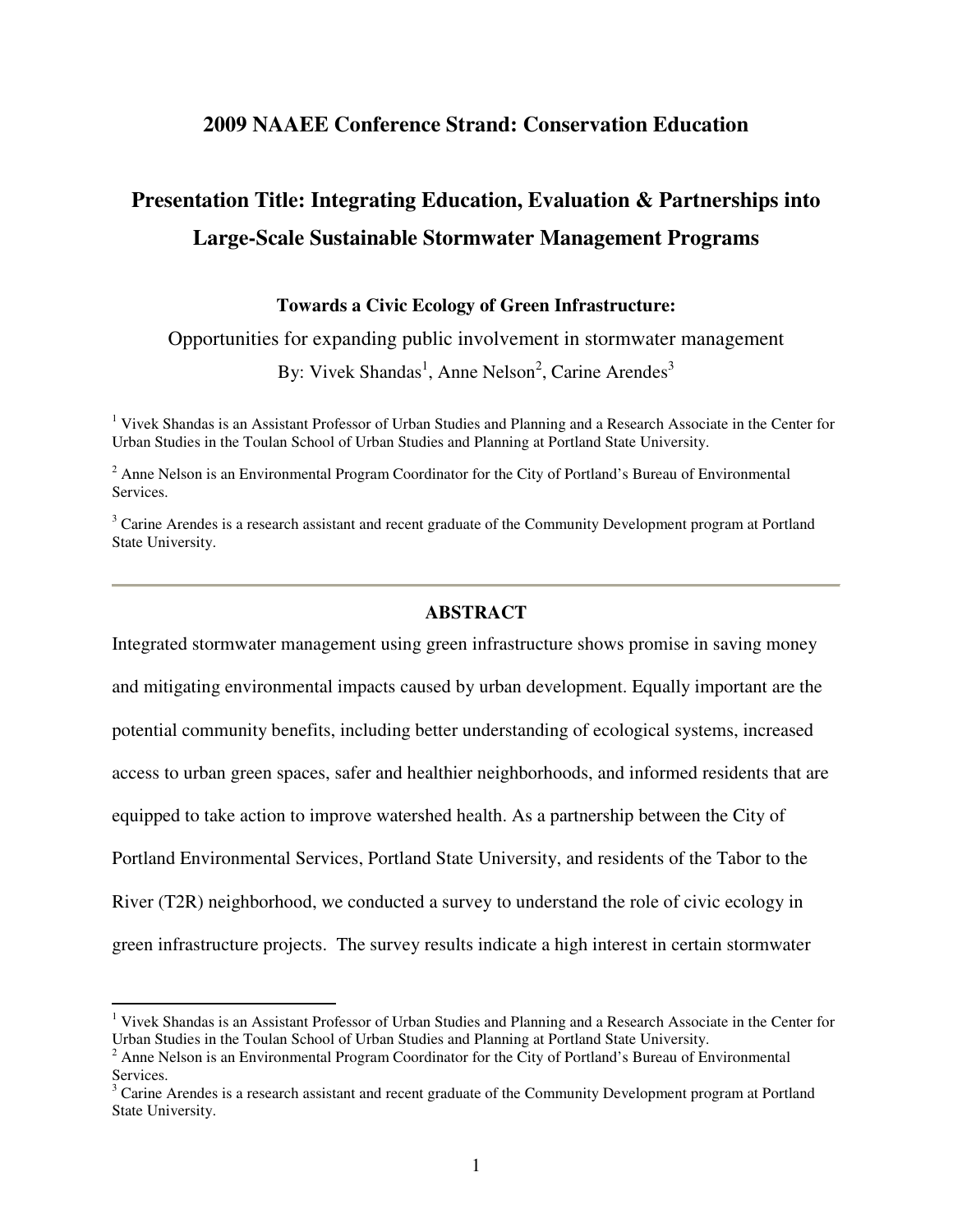strategies and highlights information gaps among T2R residents. Supportive strategies that might improve the civic capacity for residents to steward green infrastructure project include financial incentives and technical assistance, and reducing costs and limiting time commitments. Outreach through classes and hands on training also seem appealing to respondents. These results help to frame an outreach strategy that leverages involvement from multiple partners to advance our understanding of the role civic ecology in large-scale, urban, green infrastructure projects.

#### **INTRODUCTION**

Integrated stormwater management using green infrastructure shows promise in saving money and mitigating environmental impacts caused by urban development. Equally important are the potential community benefits, including better understanding of ecological systems, increased access to urban green spaces, safer and healthier neighborhoods, and informed residents that are equipped to take action to improve watershed health. While many municipalities are developing stormwater management strategies using green infrastructure, the scope and extent of Portland's stormwater programs are unprecedented; notably the Tabor to the River Program (T2R) wherein 500 green streets & 3,800 trees, pipework and a robust education program are being implemented to manage street runoff (www.portlandonline.com/bes/tabortoriver).

 This report summarizes the results of a partnership between the City of Portland Environmental Services, Portland State University, and residents of the Tabor to the River neighborhood. The partnership focuses on understanding perceptions of green infrastructure by residents of the T2R area of Portland. Specifically we report key findings from a neighborhood survey which focused on household perceptions of stormwater systems, and the likelihood of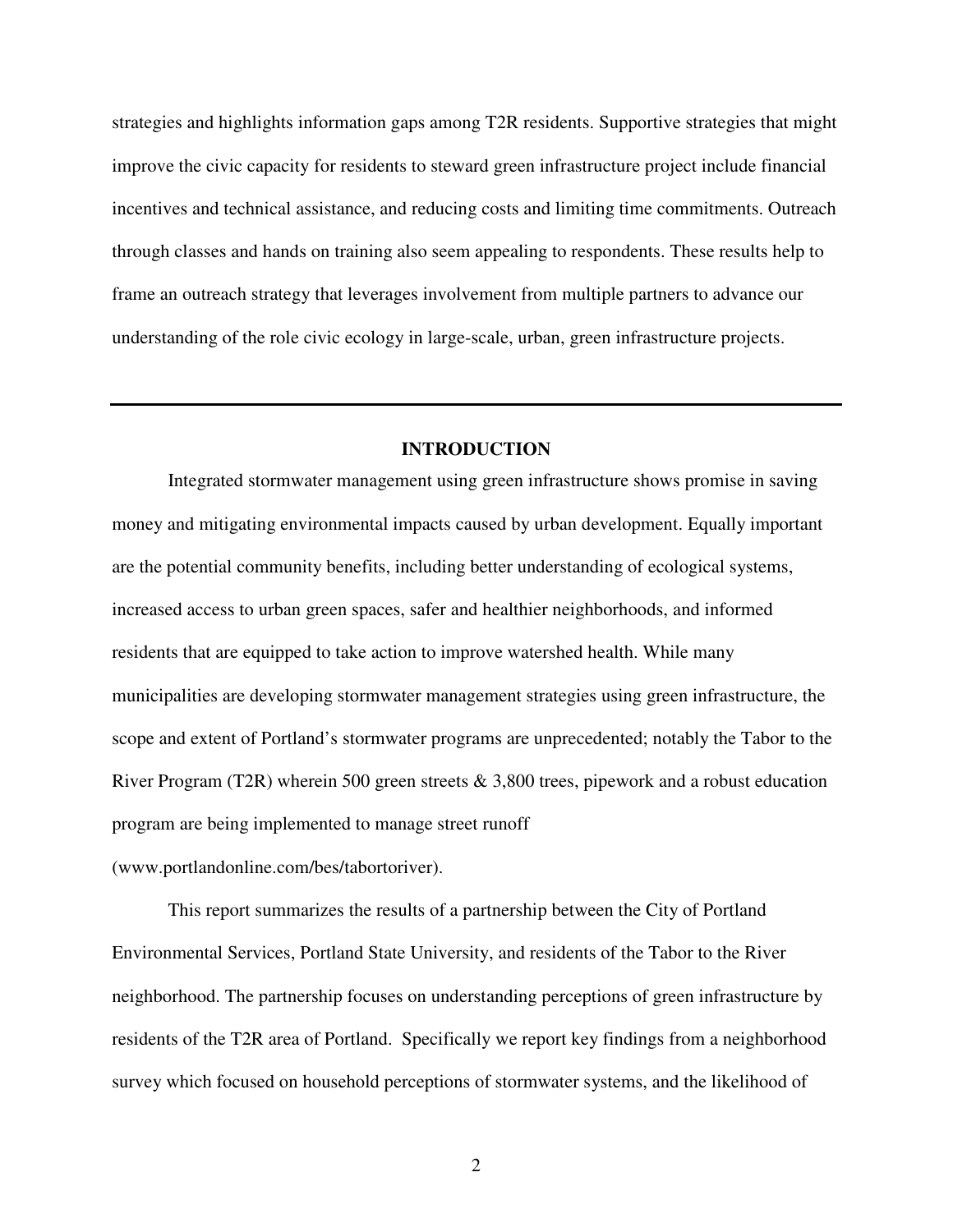residents to manage stormwater on their properties. The household survey, conducted in May 2009, was mailed to 2,215 households in the T2R area of the city. The area consists of  $6.5 \text{km}^2$  of predominately residential neighborhoods in the Southeast quadrant of the City.

 Areas within the T2R were further categorized based on City-defined project boundaries – these are referred to as TGDs. Information about the social and built conditions in the study neighborhood, prior to survey administration, allowed for the selection of two comparable control neighborhoods, one located North (Control 1) and one South (Control 2) of the study area. To assess differences between TGD and control areas, each survey was color-coded according to location. To increase response rates, the survey administrators sent each household a preemptive postcard one week prior to mailing the survey, a reminder postcard a week after the surveys arrived, a reminder notice in the local newspaper and offered several prize drawings for respondents if they returned the survey within three weeks. The survey contained 28 questions and four sections including: (1) awareness of the Tabor to the River stormwater project; (2) perceptions of their neighborhood; (3) understanding of and interest in stormwater management; and (4) general demographics of respondents. The survey responses were examined using qualitative and quantitative analysis with a focus on the social determinants of stewardship.

 Response rate for the survey was 26% (582); however response rates varied across the different TGDs, from as low as 14% (TGD 20) to as high as 65% (Control Area 1). The demographic profile of respondents were generally educated (78% greater than a Bachelor's Degree), and above the median income for the City (65% greater than \$50,000/year). The age of respondents was the most variable of all demographics considered, with approximately an even break-down of those between 25 and below 64. A smaller proportion (14%) was above 65. The sections below provide findings from key sections of the survey.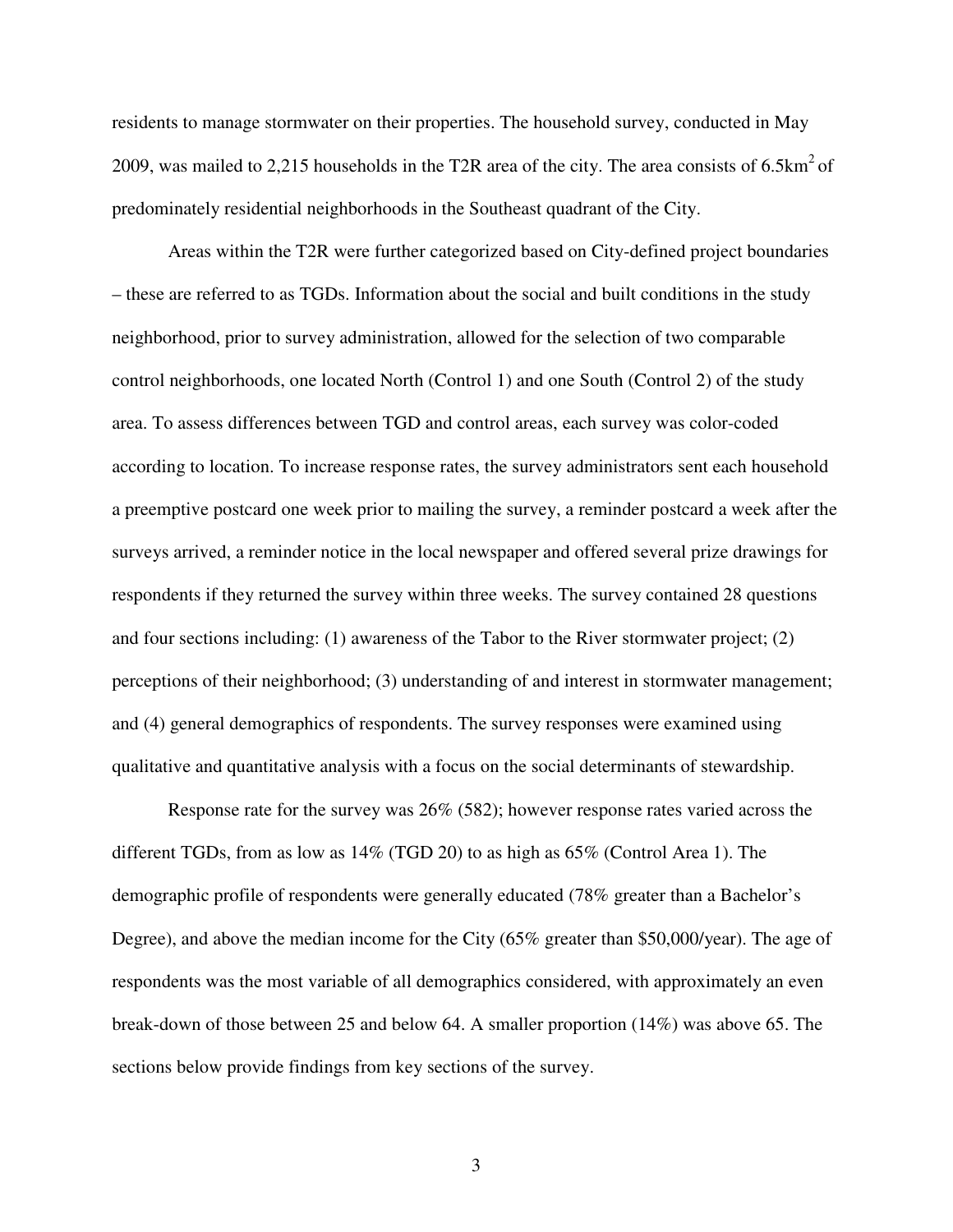#### INFORMATION SOURCES

 Outreach efforts to inform residents in the study area appear to be successful. While over half the respondents knew about the project, direct mailings by the City were cited as the primary information source for 73% of the respondents. Respondents also reported that the information they had received about stormwater projects did not affect what they did on their own property, although the majority (62%) reported not having stormwater problems on their property. When respondents were asked about sources of stormwater management information in general, many (20%) stated they looked for information from city-sponsored mailings (20%), the internet (17%), friends, family and neighbors (14%), technical experts (7%), and regional newspaper (5%). Approximately 30% of respondents stated they don't look for information on stormwater management.

 Overall residents across both TGDs and control areas would like to know more about similar types of information and have similar statements of interest. The most popular response was a desire to know more about rain gardens, rainwater harvesting, native plants, and managing stormwater on private property. Overall, statements of interest regarding stormwater management were met with neutral levels of agreement: "I would take a course on managing stormwater" had the highest level of agreement, while the statement with the least agreement was "I would like more vegetation on my street."

#### NEIGHBORHOOD PERCEPTIONS

 Survey respondents were asked to rate their perception of neighborhood conditions based on several categories, including aesthetics, safety, walking and biking facilities and greenery. While responses contained variation across perceived neighborhood conditions, the largest variation occurred between study neighborhoods and control areas. Respondents from the study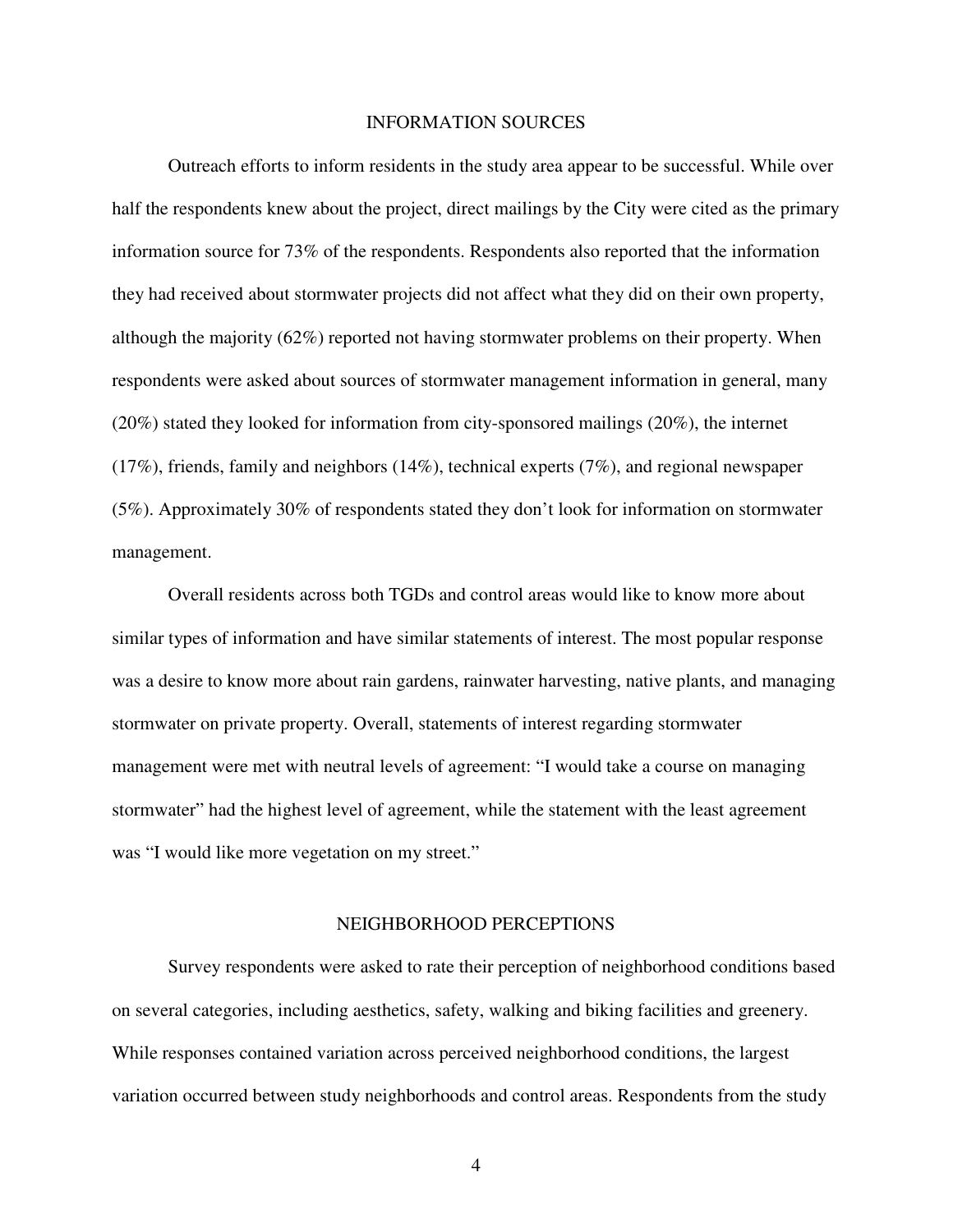TGDs rated their neighborhoods higher on each neighborhood characteristic than the respondents from the control areas. Overall, however, survey respondents rated the following neighborhood provisions positively: walking facilities, greenery/trees, parks and open spaces, biking facilities, parking, and neighborhood associations. Respondents rated lower street-cleaning services, community centers, and public art. For nearly every neighborhood characteristic respondents from the study areas rated their neighborhoods higher than the respondents from the control areas. The exceptions are community centers and parks and open spaces, where control area respondents rated their neighborhoods slightly higher than those in the TGDs. Control Area 2 respondents once again consistently gave their neighborhood lower ratings than Control Area 1 respondents.

#### STORMWATER MANAGEMENT STRATEGIES

 Reponses to implementing stormwater management strategies on individual property contained minimal variation between TGDs and the control areas. Of the stormwater strategies identified in the survey, those already being implemented by survey respondents include: disconnection of downspouts (58%), planting trees (44%), naturescaping (31%), and removal of lawns (28%). The responses contained a high level of correlation between those strategies already being implemented with those that had a high probability for implementation. On the other hand, those strategies that respondents had little knowledge about or were unlikely to implement included: infiltration planter (73%), flow-through planter (67%), ecoroofs (53%), bioswales (51%), drywells (45%), and removal of paved areas (43%). Respondents cited financial (28%) and technical (27%) assistance as the most helpful potential resources for installing stormwater management strategies.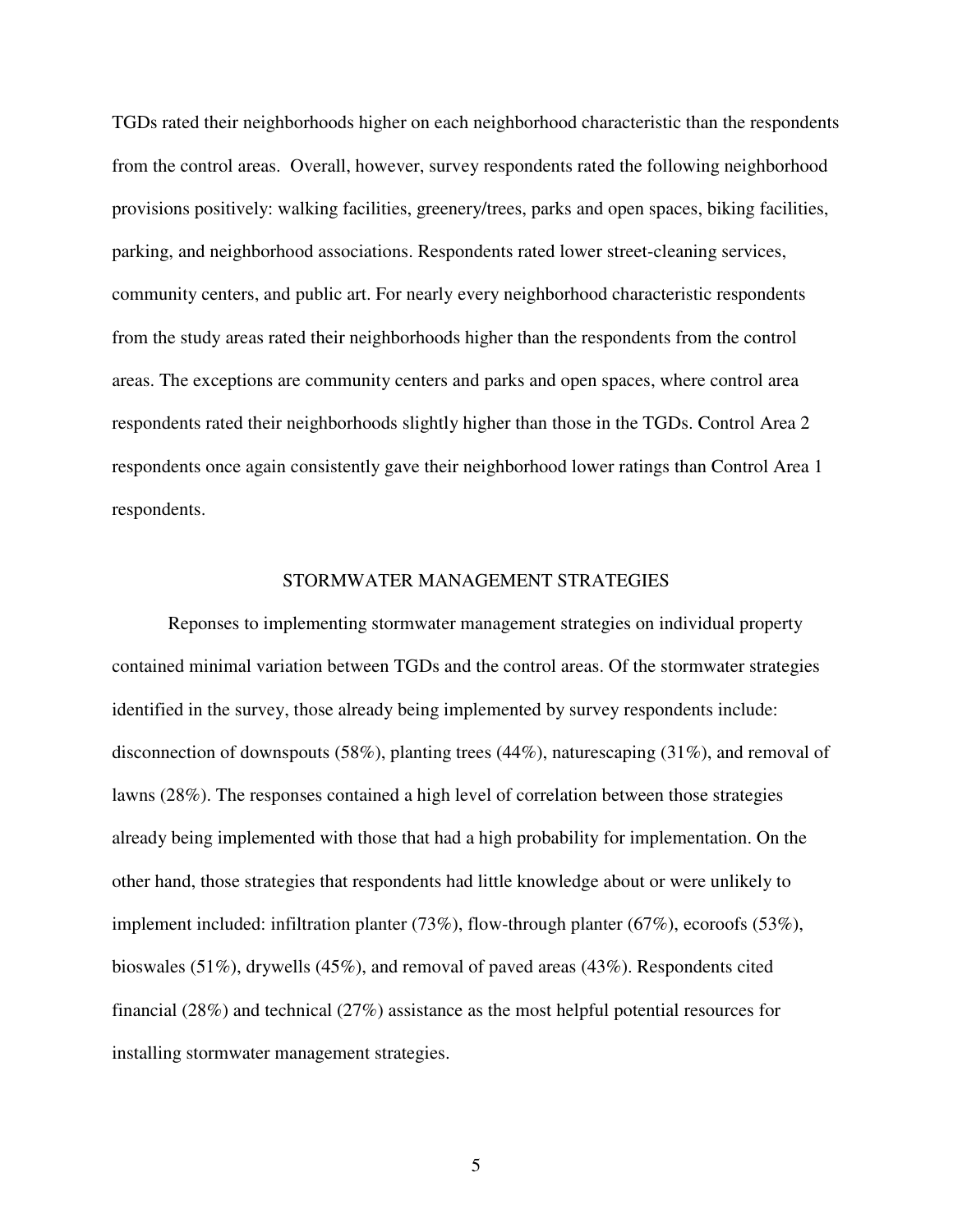In terms of respondent willingness to help maintain vegetation on their street (e.g. trees and shrubs in the stormwater facility), the majority of respondents (51%) described that they would be willing to spend one to three hours per month, while 10.8% said they would not spend any time maintaining vegetation on their street. On average, respondents in the TGDs were more likely to spend time maintaining vegetation on their street than those in the control areas. When asked what would encourage respondents to get more involved with stormwater management in their neighborhood and on their property, most respondents identified a "how-to guide" about caring for stormwater management facilities or an "in-person tutorial." Other common responses included having the city install a green street in their neighborhood and seeing neighbors take similar actions.

 In an additional analysis of the likelihood of maintaining stormwater facilities, responses to specific questions were assessed against demographic and other factors using a linear regression technique (Ordinary Least Square). Respondent willingness to help maintain stormwater facilities varied extensively between TGDs and control areas. TGD respondents were more likely to help maintain facilities if they (1) were younger; (2) were involved in other environmental projects and kids groups; (3) perceived a high quality neighborhood association and low access to parks or other open space; (4) considered their neighborhood lacking in greenery; (5) and had greater involvement with community meetings. Those in the control groups were more likely to help maintain stormwater facilities if they were higher educated (graduate degrees), and perceived a lack of street cleaning services in their neighborhood.

#### **CONCLUSION**

 Residents who responded to the survey seem to be well informed of current stormwater projects by the City of Portland and, in general, have favorable perceptions of their